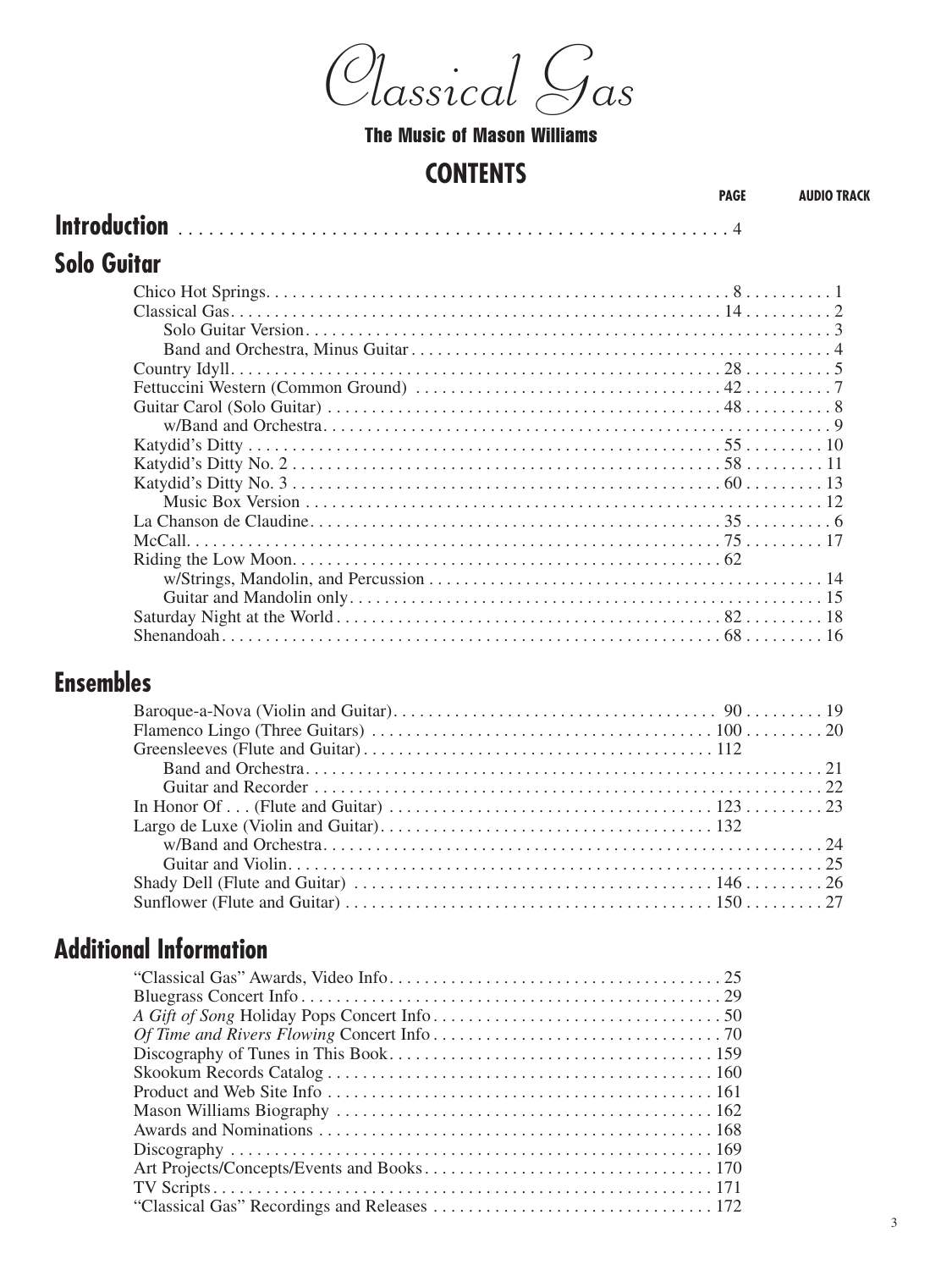## **CHICO HOT SPRINGS**

By MASON WILLIAMS



Chico Hot Springs - 5 - 1 P0961GTA